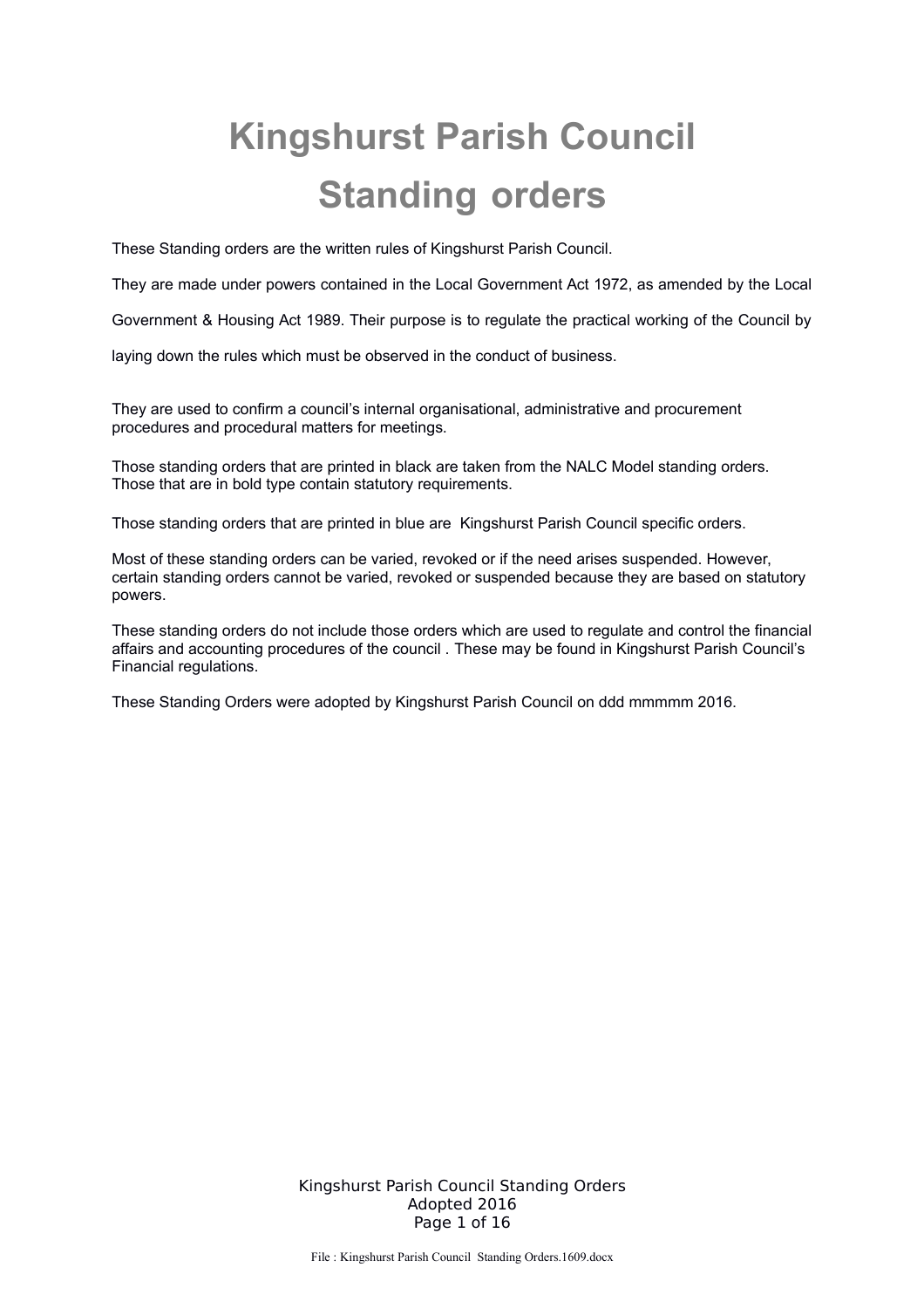## **List of standing orders**

- **1.** Meetings Generally
	- 1.1 Schedule
	- 1.2 Full Council Meetings
	- 1.3 Committee Meetings
	- 1.4 Annual Meetings
	- 1.5 Extraordinary Meetings
- **2.** Conduct of meetings
	- 2.1 Chairing a meeting
	- 2.2 Voting
	- 2.3 Addressing a meetings
	- 2.4 Rules of debate at meetings
	- 2.5 Public participation
	- 2.6 Reporting a meetings
	- 2.7 Minutes of a meetings
	- 2.8 Draft minutes
	- 2.9 Disorderly conduct
	- 2.10 Other considerations
- **3.** Motions for a meeting
	- 3.1 Motions requiring notice for inclusion on the agenda
	- 3.2 Motions not requing notice
	- 3.3 Previous resolutions
- **4.** Committees and other groups
	- 4.1 Committees and working parties
	- 4.2 Sub committees and sub groups
	- 4.3 Substitute and non councillor members
- **5.** Handling confidential or sensitive information
- **6.** Code of conduct and dispensations
- **7.** Code of conduct complaints
- **8.** Proper Officer
- **9.** Responsible Financial Officer
- **10.** Accounts and accounting statements
- **11.** Financial controls and procurement
- **12.** Handling staff matters
- **13.** Requests for information
- **14.** Execution and sealing of legal deeds
- **15.** Communicating with District councillors
- **16.** Restrictions on councillor activities
- **17.** Standing orders generally
- **18.** Appendices 1 : Schedule of Meetings 2 : Committees

Kingshurst Parish Council Standing Orders Adopted 2016 Page 2 of 16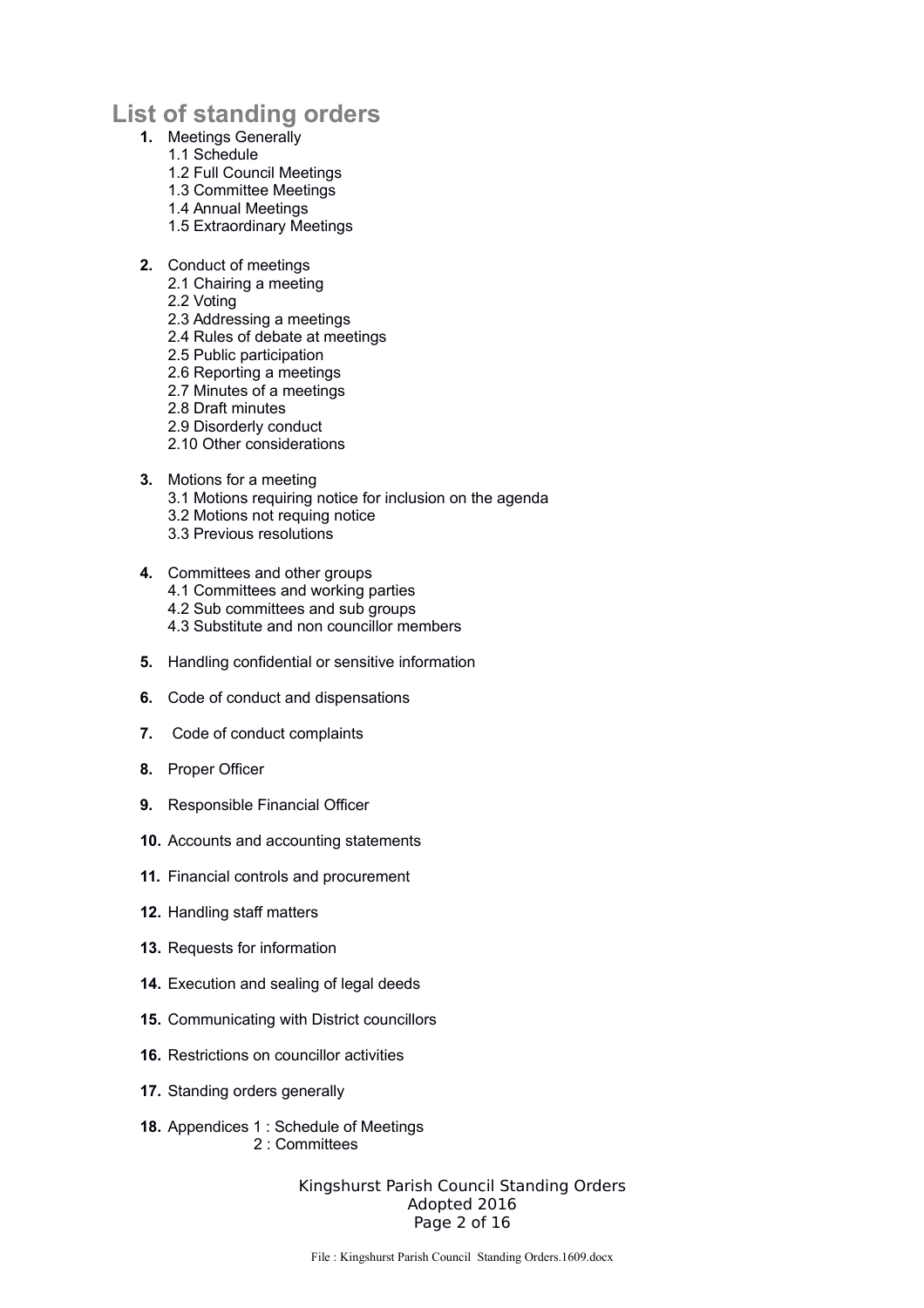# **1. Meetings generally**

#### 1.1 Schedule

- 1. Meetings of the Council shall be held on the second Tuesday of every month except August at such premises that the Council may direct. (See 'Appendix 1: Schedule of Meetings' for details)
- 2. In an election year, the Annual Meeting shall be held on a Tuesday within 14 days following the day on which the new Councillors elected take office.
- 3. In a year which is not an election year the Annual Meeting shall be held on the second Tuesday of May.
- 4. If no other time is fixed, all meetings of the council shall take place at 7pm.
- 5. Standing Committee meetings will be held on the same day and prior to Full Council meetings.

## 1.2 Full Council Meetings

- a. **Meetings shall not take place in premises which at the time of the meeting are used for the supply of alcohol, unless no other premises are available free of charge or at a reasonable cost.**
- b. **The minimum three (3) clear days for notice of a meeting does not include the day on which notice was issued, the day of the meeting, a Sunday, a day of the Christmas break, a day of the Easter break or of a bank holiday or a day appointed for public thanksgiving or mourning.**
- **c. Subject to standing orders which indicate otherwise, anything authorised or required to be done by, to or before the Chairman of the Council may in his absence be done by, to or before the Vice-Chairman of the Council.**
- d. **The Chairman, if present, shall preside at a meeting. If the Chairman is absent from a meeting, the Vice-Chairman, if present, shall preside. If both the Chairman and the Vice-Chairman are absent from a meeting, a councillor as chosen by the councillors present at the meeting shall preside at the meeting.**
- **e. No business may be transacted at a meeting unless at least one-third of the whole number of members of the council are present and in no case shall the quorum of a meeting be less than four.**

## 1.3 Committee Meetings

- **a. The minimum three clear days' public notice for a meeting does not include the day on which the notice was issued or the day of the meeting unless the meeting is convened at shorter notice.**
- b. See standing order 4d(viii) below for the quorum of a committee or sub-committee meeting but in no case shall the quorum of a meeting be less than three.

## 1.4 Annual Meeting

- **a. In an election year, the annual meeting of the council shall be held on or within 14 days following the day on which the new councillors elected take office.**
- **b. In a year which is not an election year, the annual meeting of a council shall be held on such day in May as the council may direct.**
- **c. The first business conducted at the annual meeting of the council shall be the election of the Chairman and Vice-Chairman of the Council.**
- **d. The Chairman of the Council, unless he has resigned or becomes disqualified, shall continue in office and preside at the annual meeting until his successor is elected at the next annual meeting of the council.**
- **e. The Vice-Chairman of the Council, if any, unless he resigns or becomes**

Kingshurst Parish Council Standing Orders Adopted 2016 Page 3 of 16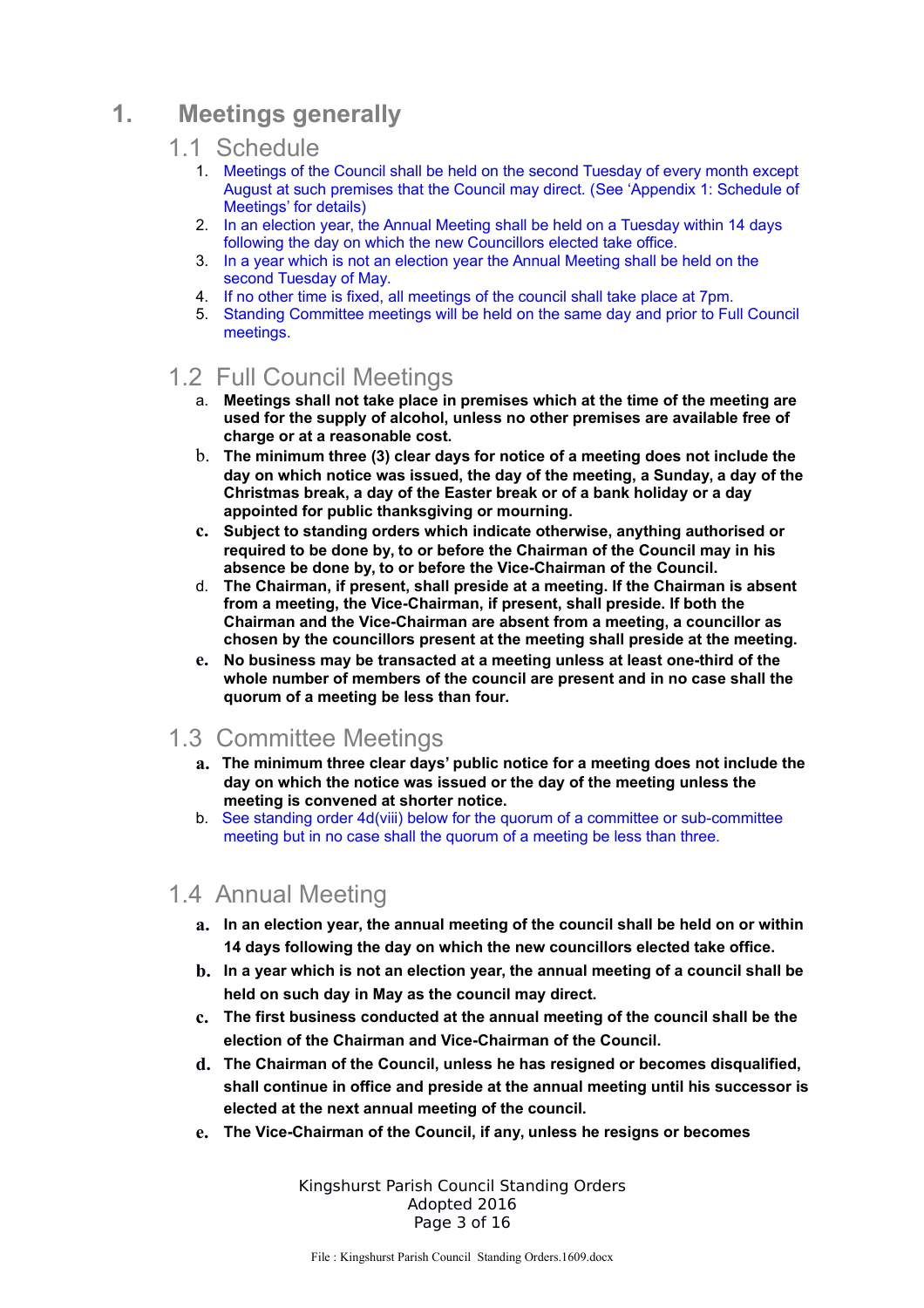**disqualified, shall hold office until immediately after the election of the Chairman of the Council at the next annual meeting of the council.**

- **f. In an election year, if the current Chairman of the Council has not been reelected as a member of the council, he shall preside at the meeting until a successor Chairman of the Council has been elected. The current Chairman of the Council shall not have an original vote in respect of the election of the new Chairman of the Council but must give a casting vote in the case of an equality of votes.**
- **g. In an election year, if the current Chairman of the Council has been re-elected as a member of the council, he shall preside at the meeting until a new Chairman of the Council has been elected. He may exercise an original vote in respect of the election of the new Chairman of the Council and must give a casting vote in the case of an equality of votes.**
- **h. If both the current Chairman and current Vice-Chairman are not present at the annual meeting then those councillors who are present shall elect a Chairman from those present to preside over the election of the new Chairman of the council. He may exercise an original vote in respect of the election of the new Chairman of the Council and must give a casting vote in the case of an equality of votes.**
- **i. Following the election of the Chairman of the Council and Vice-Chairman of the Council at the annual meeting of the council, the business of the annual meeting shall include:**
	- **In an election year, delivery by the Chairman of the Council and councillors of their acceptance of office forms unless the council resolves for this to be done at a later date. In a year which is not an election year, delivery by the Chairman of the Council of his acceptance of office form unless the council resolves for this to be done at a later date;**
	- Confirmation of the accuracy of the minutes of the last meeting of the council;
	- Receipt of the minutes of the last meeting of a committee;
	- Consideration of the recommendations made by a committee;
	- Review of delegation arrangements to committees, sub-committees, staff and other local authorities;
	- Review of the terms of reference for committees;
	- Appointment of members to existing committees;
	- Appointment of any new committees;
	- Review and adoption of appropriate standing orders and financial regulations;
	- Review of arrangements, including any charters and agency agreements, with other local authorities and review of contributions made to expenditure incurred by other local authorities;
	- Review of representation on or work with external bodies and arrangements for reporting back;
	- In an election year, to make arrangements with a view to the council becoming eligible to exercise the general power of competence in the future;
	- Review of inventory of land and assets including buildings and office equipment;
	- Confirmation of arrangements for insurance cover in respect of all insured risks;
	- Review of the council's and/or staff subscriptions to other bodies;
	- Review of the council's complaints procedure;
	- Review of the council's procedures for handling requests made under the Freedom of Information Act 2000 and the Data Protection Act 1998;

Kingshurst Parish Council Standing Orders Adopted 2016 Page 4 of 16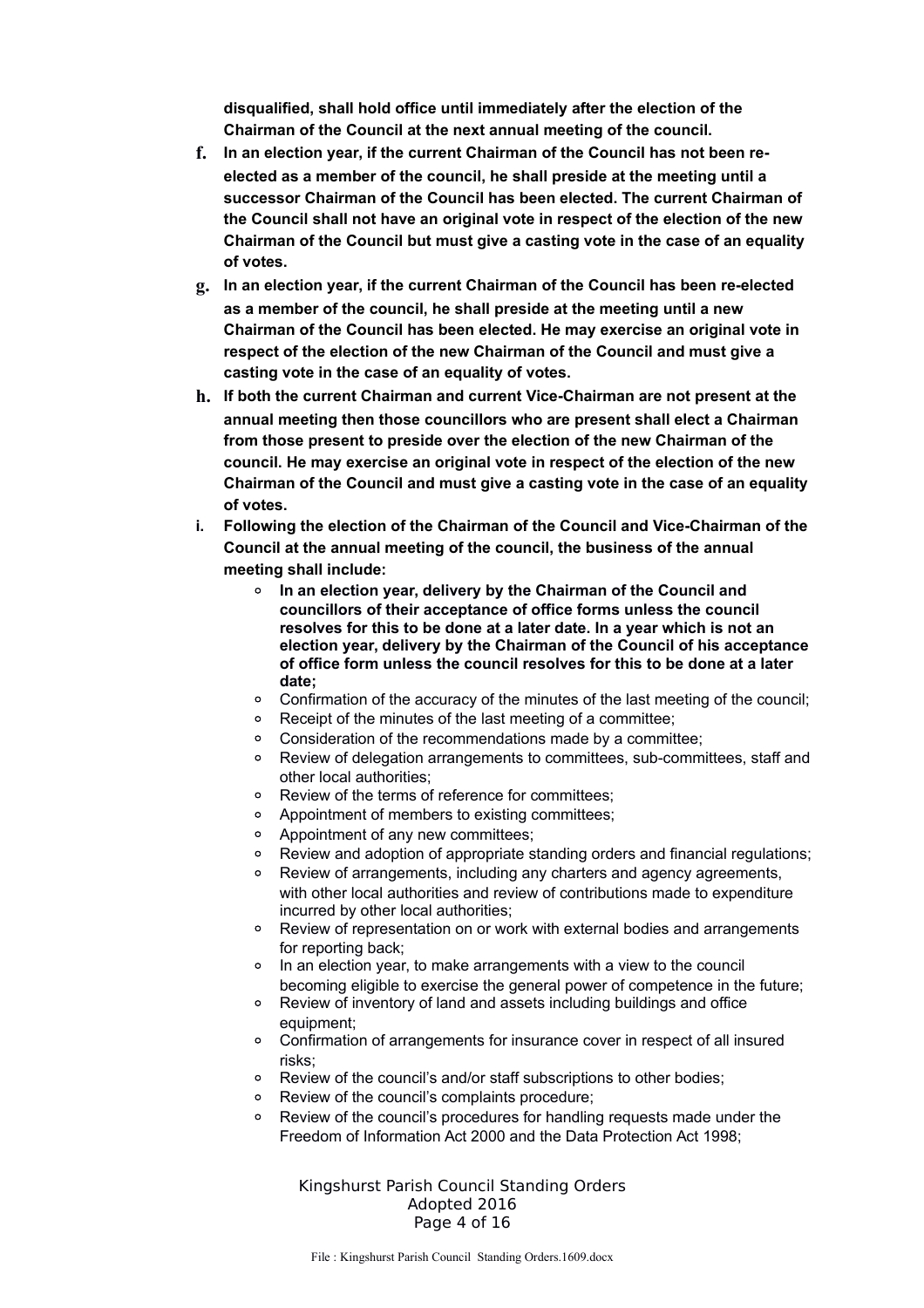- Review of the council's policy for dealing with the press/media
- Determine the time and place of ordinary meetings of the full council up to and including the next annual meeting of full council.

## **1.5 Extraordinary meetings**

- **a. The Chairman of the Council may convene an extraordinary meeting of the council at any time.**
- **b. If the Chairman of the Council does not or refuses to call an extraordinary meeting of the council within seven days of having been requested in writing to do so by two councillors, any two councillors may convene an extraordinary meeting of the council. The public notice giving the time, place and agenda for such a meeting must be signed by the two councillors.**
- **c. The chairman of a committee [or a sub-committee] may convene an extraordinary meeting of the committee [or the sub-committee] at any time.**
- **d. If the chairman of a committee [or a sub-committee] does not or refuses to call an extraordinary meeting within seven days of having been requested by to do so by two members of the committee [or a sub-committee], any two members of the committee [or a sub-committee] may convene an extraordinary meeting of a committee [or a sub-committee].**

# **2. Conduct of meetings**

#### 2.1 Chairing a meeting

- a. The Chairman, if present, shall preside at a meeting. If the Chairman is absent from a meeting, the Vice-Chairman (if any), if present, shall preside. If both the Chairman and the Vice-Chairman (if any) are absent from a meeting, a councillor as chosen by the councillors present at the meeting shall preside at the meeting.
- b. Subject to other standing orders which indicate otherwise, anything authorised or required to be done by, to or before the Chairman of the meeting may in his absence be done by, to or before the Vice-Chairman of the Council (if any) or councillor elected to preside at a meeting.
- c. The Chairman of the meeting is the sole arbiter of any matter arising not covered by these standing orders.

## 2.2 Voting

- a. Subject to a meeting being quorate, all questions at a meeting shall be decided by a majority of the councillors and / or non-councillors with voting rights present and voting.
- b. The chairman of a meeting may give an original vote on any matter put to the vote, and in the case of an equality of votes may exercise his casting vote whether or not he gave an original vote. See 2.1 (f, g, h) above for the rules of voting that apply to the election of the Chairman of the Council at the annual meeting of the council.
- c. Voting on a question or motion shall be by a show of hands. At the request of a councillor, the voting on any question or motion shall be recorded so as to show whether each councillor present and voting gave his vote for or against that question. Such a request shall be made before moving on to the next item of business on the agenda.
- d. A councillor or a non-councillor with voting rights who has a disclosable pecuniary interest or another interest as set out in the council's code of conduct in a matter being considered at a meeting is subject to statutory limitations or restrictions under the code on his right to participate and vote on that matter.

Kingshurst Parish Council Standing Orders Adopted 2016 Page 5 of 16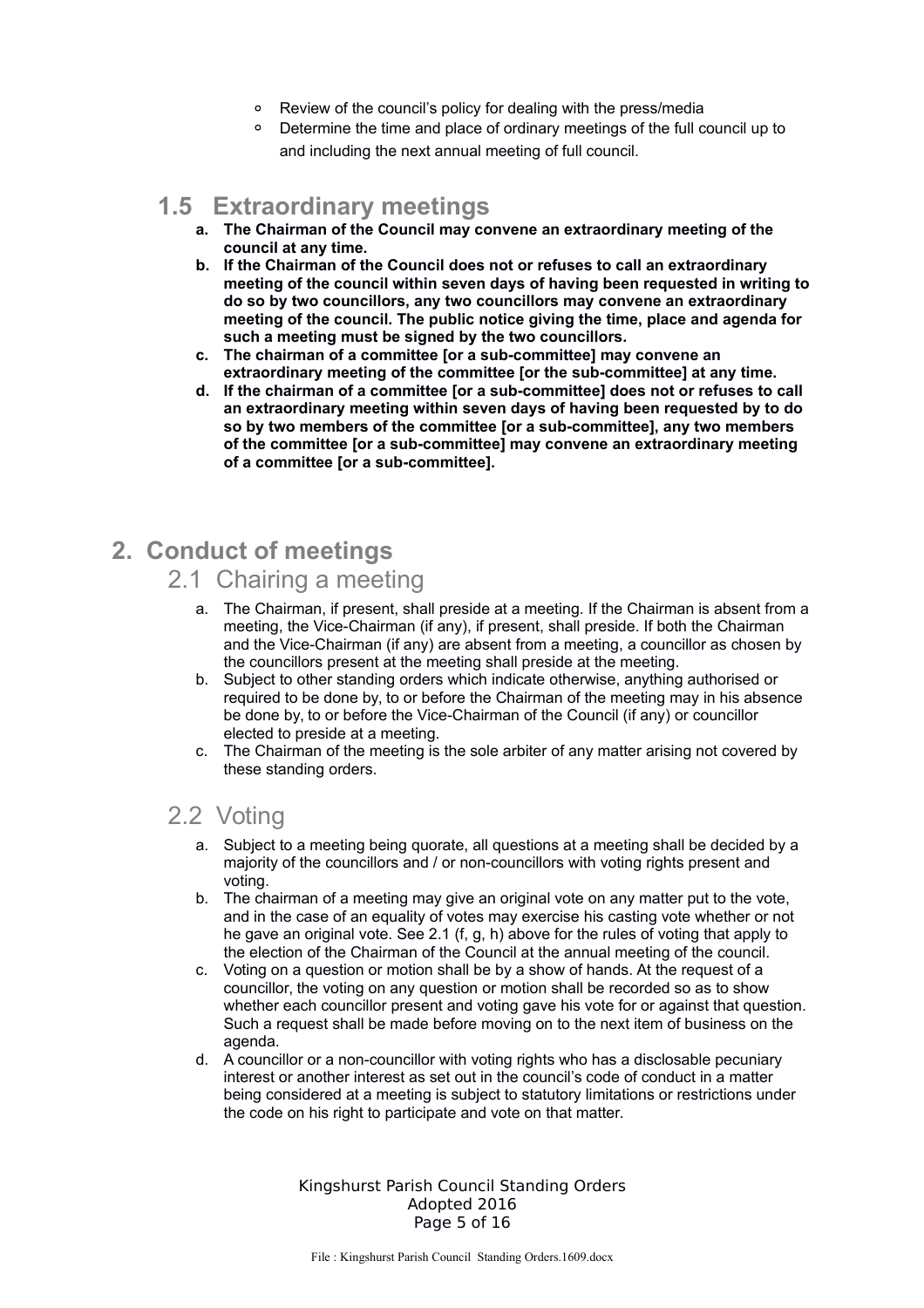e. Where more than two persons have been nominated for a position to be filled by the council and none of those persons has received an absolute majority of votes in their favour, the name of the person having the least number of votes shall be struck off the list and a fresh vote taken. This process shall continue until a majority of votes is given in favour of one person. A tie in votes may be settled by the casting vote exercisable by the chairman of the meeting.

## 2.2 Addressing a meeting

- a. A person shall raise his hand when requesting to speak and stand when speaking (except when a person has a disability or is likely to suffer discomfort)]. The chairman of the meeting may at any time permit a person to be seated when speaking.
- b. A person who speaks at a meeting shall direct his comments to the chairman of the meeting.
- c. Only one person is permitted to speak at a time. If more than one person wants to speak, the chairman of the meeting shall direct the order of speaking.
- d. Contributions or speeches shall relate only to the motion under discussion and shall not exceed five (5) minutes without the consent of the chairman of the meeting

# 2.4 Rules of debate at meetings

- a. Motions shall be considered in the order that they appear on the agenda unless the order is changed at the discretion of the chairman of the meeting.
- b. A motion (including an amendment) shall not be progressed unless it has been moved and seconded.
- c. An amendment is a proposal to remove or add words to a motion. It shall not negate the motion.
- d. If an amendment to the original motion is carried, the original motion becomes the substantive motion upon which further amendment(s) may be moved.
- e. If there is more than one amendment to an original or substantive motion, the amendments shall be moved in the order directed by the chairman.
- f. Only one amendment shall be moved and debated at a time, the order of which shall be directed by the chairman of the meeting.
- g. One or more amendments may be discussed together if the chairman of the meeting considers this expedient but each amendment shall be voted upon separately.
- h. During the debate of a motion, a councillor may interrupt only on a point of order or a personal explanation and the councillor who was interrupted shall stop speaking. A councillor raising a point of order shall identify the standing order which he considers has been breached or specify the other irregularity in the proceedings of the meeting.
- i. A point of order shall be decided by the chairman of the meeting and his decision shall be final.
- j. When a motion is under debate, no other motion shall be moved except:
	- to amend the motion;
		- to proceed to the next business;
		- to adjourn the debate;
		- to put the motion to a vote;
		- to ask a person to be no longer heard or to leave the meeting;
		- to refer a motion to a committee or sub-committee for consideration;
		- to exclude the public and press;
		- to adjourn the meeting;
		- to suspend particular standing order(s) excepting those which reflect mandatory statutory requirements.
- k. Before an original or substantive motion is put to the vote, the chairman of the meeting shall be satisfied that the motion has been sufficiently debated.

## 2.5 Public Participation

Kingshurst Parish Council Standing Orders Adopted 2016 Page 6 of 16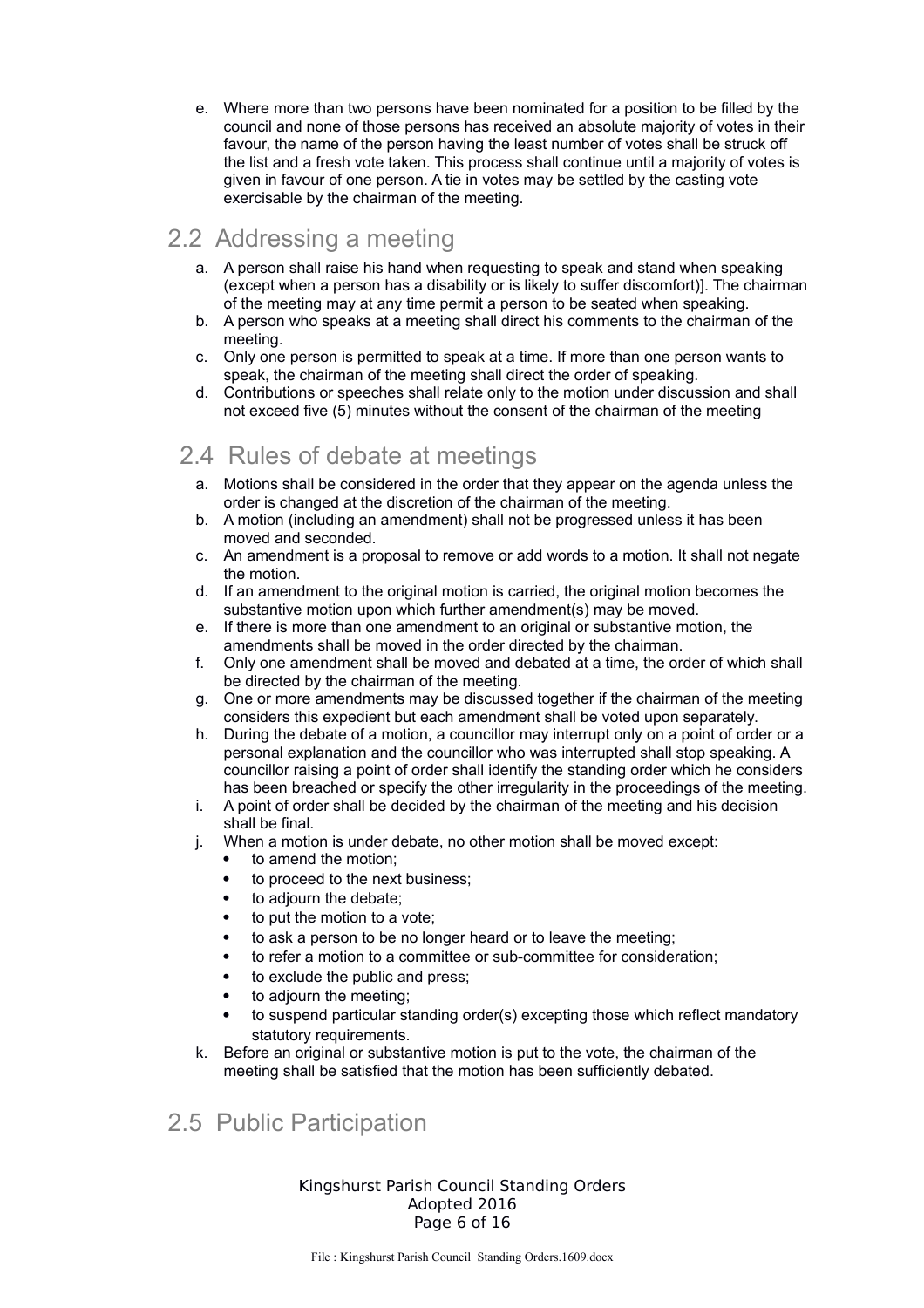- **a. Meetings shall be open to the public unless their presence is prejudicial to the public interest by reason of the confidential nature of the business to be transacted or for other special reasons. The public's exclusion from part or all of a meeting shall be by a resolution which shall give reasons for the public's exclusion.**
- **b. Members of the publidisclosc may make representations, answer questions and give evidence at a meeting which they are entitled to attend at that point in the agenda set aside for public participation, otherwise members of the public are not allowed to participate in respect respect of the business on the agenda.**
- **c. The period of time designated for public participation at a meeting shall not exceed fifteen minutes unless otherwise directed by the chairman of the meeting.**
- **d. A member of the public shall not speak for more than five minutes.**
- **e. A question, from a member of the public, shall not require a direct response at the meeting nor start a debate on the question. The chairman of the meeting may direct that a written or oral response be given.**

## 2.6 Reporting A Meeting

- **a. The press shall be provided with reasonable facilities for the taking of their report of all or part of a meeting at which they are entitled to be present.**
- **b. The Openness of Local Government Bodies Regulations 2014 ("the 2014 Regulations") provides that a person may not orally report or comment about a meeting as it takes place if he is present at the meeting of a parish council or its committees but otherwise may:**
	- **i. film, photograph or make an audio recording of a meeting;**
	- **ii. use any other means for enabling persons not present to see or hear proceedings at a meeting as it takes place or later;**
	- **iii. report or comment on the proceedings in writing during or after a meeting or orally report or comment after the meeting.**

#### 2.7 Minutes of a meeting

- a. The minutes of a meeting shall include an accurate record of the following:
	- the time and place of the meeting;
	- the names of councillors present and absent;
	- interests that have been declared by councillors and non-councillors with voting rights;
	- whether a councillor or non-councillor with voting rights left the meeting when matters that they held interests in were being considered;
	- if there was a public participation session; and
	- the resolutions made.

## 2.8 Draft Minutes of a meeting

- a. If the draft minutes of a preceding meeting have been served on councillors with the agenda to attend the meeting at which they are due to be approved for accuracy, they shall be taken as read.
- b. There shall be no discussion about the draft minutes of a preceding meeting except in relation to their accuracy. A motion to correct an inaccuracy in the draft minutes shall be moved in accordance with standing order 3.2(a) above.
- c. The accuracy of draft minutes, including any amendment(s) made to them, shall be confirmed by resolution and shall be signed by the chairman of the meeting and stand as an accurate record of the meeting to which the minutes relate.

Kingshurst Parish Council Standing Orders Adopted 2016 Page 7 of 16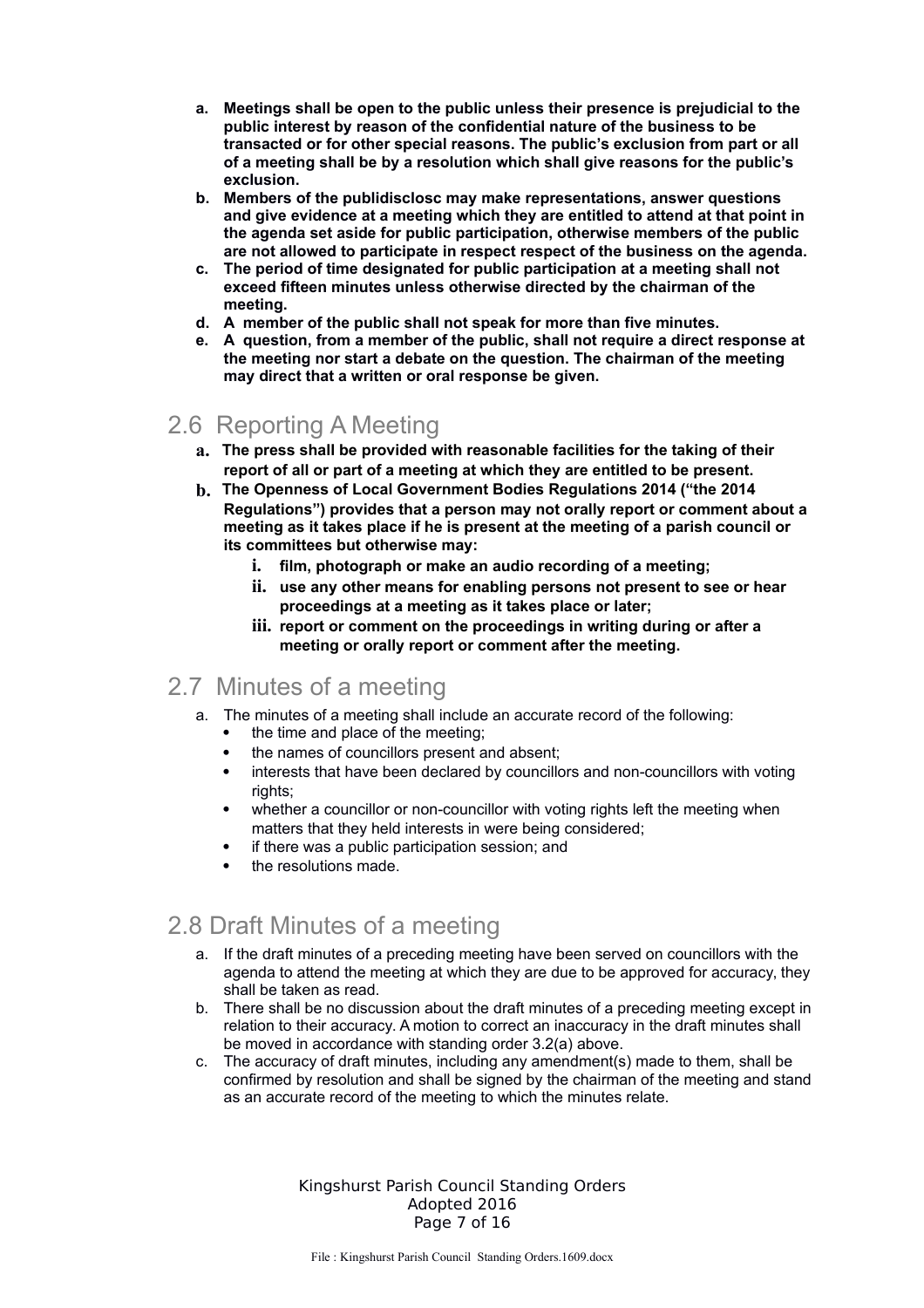d. If the chairman of the meeting does not consider the minutes to be an accurate record of the meeting to which they relate, he shall sign the minutes and include a paragraph in the following terms or to the same effect:

"The chairman of this meeting does not believe that the minutes of the meeting of the [Council, committee or subcommittee] held on [date] in respect of [motion / agenda item] were a correct record but his view was not upheld by the meeting and the minutes are confirmed as an accurate record of the proceedings."

e. Upon a resolution which confirms the accuracy of the minutes of a meeting, the draft minutes or recordings of the meeting for which approved minutes exist shall be destroyed.

## 2.9 Disorderly conduct

- a. No person shall obstruct the transaction of business at a meeting or behave offensively or improperly. If this standing order is ignored, the chairman of the meeting shall request such person(s) to moderate or improve their conduct.
- b. If person(s) disregard the request of the chairman of the meeting to moderate or improve their conduct, any councillor or the chairman of the meeting may move that the person be no longer heard or excluded from the meeting. The motion, if seconded, shall be put to the vote without discussion.
- c. If a resolution made under standing order 2.8(b) above is ignored, the chairman of the meeting may take further reasonable steps to restore order or to progress the meeting. This may include temporarily suspending or closing the meeting.

## 2.10 Other considerations

- a. If a meeting is or becomes inquorate no business shall be transacted and the meeting shall be closed. The business on the agenda for the meeting shall be adjourned to another meeting.
- b. A meeting shall not exceed a period of three hours.
- c. Meetings shall not take place in premises which at the time of the meeting are used for the supply of alcohol, unless no other premises are available free of charge or at a reasonable cost.
- d. Smoking is not permitted at any meeting of the Council.

## **3. Motions for a meeting**

- 3.1 Motions requiring notice for inclusion on the agenda
	- a. A motion shall relate to the responsibilities of the meeting for which it is tabled and in any event shall relate to the performance of the council's statutory functions, powers and obligations or an issue which specifically affects the council's area or its residents.
	- b. No motion may be moved at a meeting unless it is on the agenda and the mover has given written notice of its wording to the Proper Officer at least seven (7) clear days before the meeting. Clear days do not include the day of the notice or the day of the meeting.
	- c. The Proper Officer may, before including a motion on the agenda received in accordance with standing order 3(b) above, correct obvious grammatical or typographical errors in the wording of the motion.
	- d. If the Proper Officer considers the wording of a motion received in accordance with standing order 3(b) above is not clear in meaning, the motion shall be rejected until

Kingshurst Parish Council Standing Orders Adopted 2016 Page 8 of 16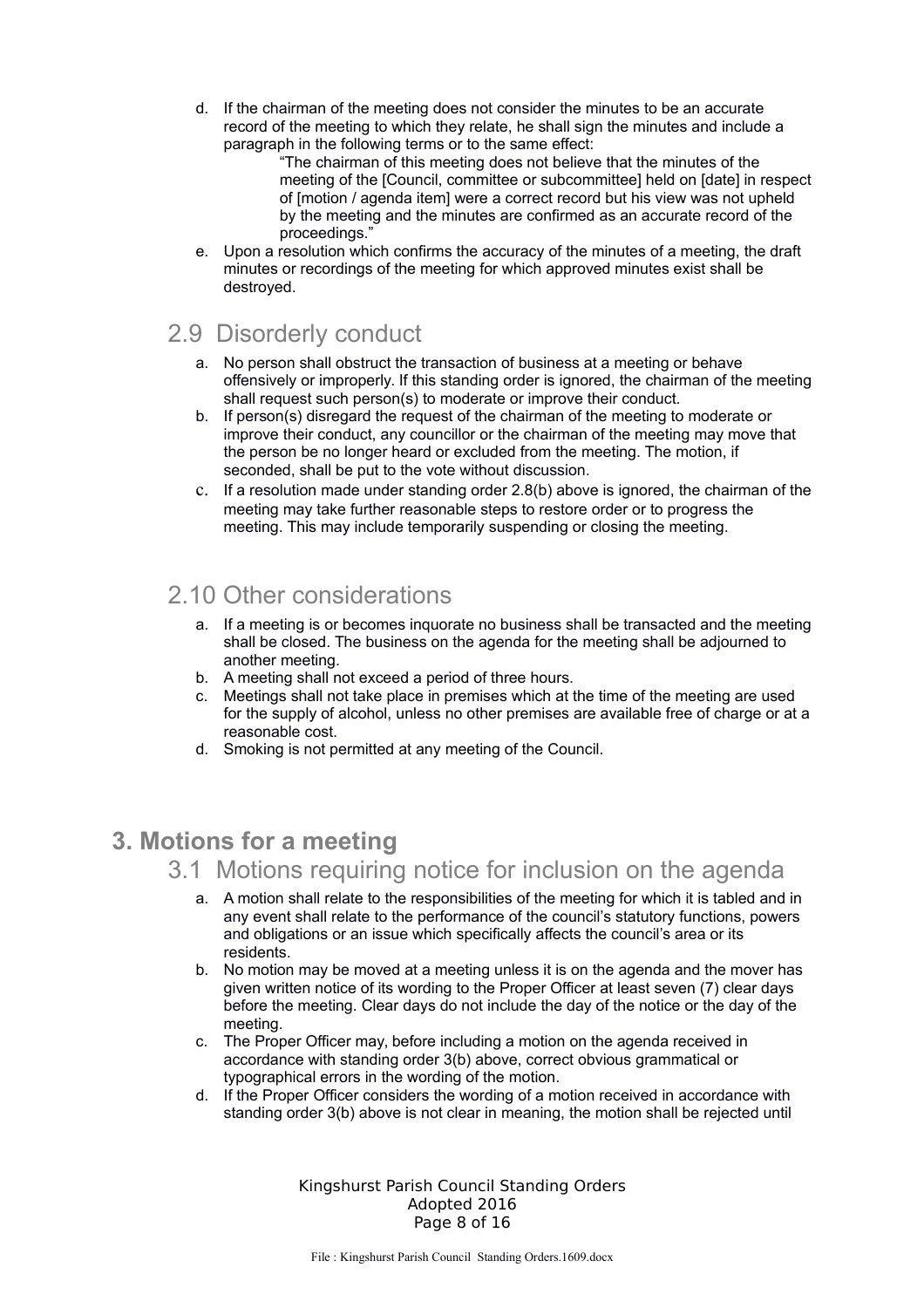the mover of the motion resubmits it in writing to the Proper Officer so that it can be understood at least seven (7) clear days before the meeting.

- e. If the wording or subject of a proposed motion is considered improper, the Proper Officer shall consult with the chairman of the forthcoming meeting or, as the case may be, the councillors who have convened the meeting, to consider whether the motion shall be included in the agenda or rejected.
- f. Subject to standing order 3(e) above, the decision of the Proper Officer as to whether or not to include the motion on the agenda shall be final.

## 3.2 Motions not requiring notice

- a. The following motions may be moved at a meeting without written notice to the Proper Officer;
	- to correct an inaccuracy in the draft minutes of a meeting;
	- to move to a vote;
	- to defer consideration of a motion;
	- to refer a motion to a particular committee or sub-committee;
	- to appoint a person to preside at a meeting;
	- to change the order of business on the agenda;
	- to proceed to the next business on the agenda;
	- to require a written report;
	- to appoint a committee or sub-committee and their members;
	- to extend the time limits for speaking;
	- to exclude the press and public from a meeting in respect of confidential or sensitive information which is prejudicial to the public interest;
	- to not hear further from a councillor or a member of the public;
	- to exclude a councillor or member of the public for disorderly conduct;
	- to temporarily suspend the meeting;
	- to suspend a particular standing order (unless it reflects mandatory statutory requirements):
	- to adjourn the meeting;
	- to close a meeting.

#### 3.3 Previous resolutions

- a. A resolution shall not be reversed within six months except either by a special motion, which requires written notice by at least four councillors to be given to the Proper Officer in accordance with standing order 3.1 above, or by a motion moved in pursuance of the recommendation of a committee or a sub-committee.
- b. When a motion moved pursuant to standing order 3.3(a) above has been disposed of, no similar motion may be moved within a further six months.

## **4. Committees and other groups**

#### 4.1 Committees and working parties

- a. The council may appoint standing committees, other committees or working parties as may be necessary (See 'Appendix 2 : Committees and Working Parties' for details), and:
	- shall determine their terms of reference;
	- shall determine the number and time of the ordinary meetings of a standing committee up until the date of the next annual meeting of full council these to be normally held on the same date and at a time prior to a full council meeting;
	- shall permit a committee or working party, other than in respect of the ordinary meetings of a standing committee, to determine the number and time of its meetings;

Kingshurst Parish Council Standing Orders Adopted 2016 Page 9 of 16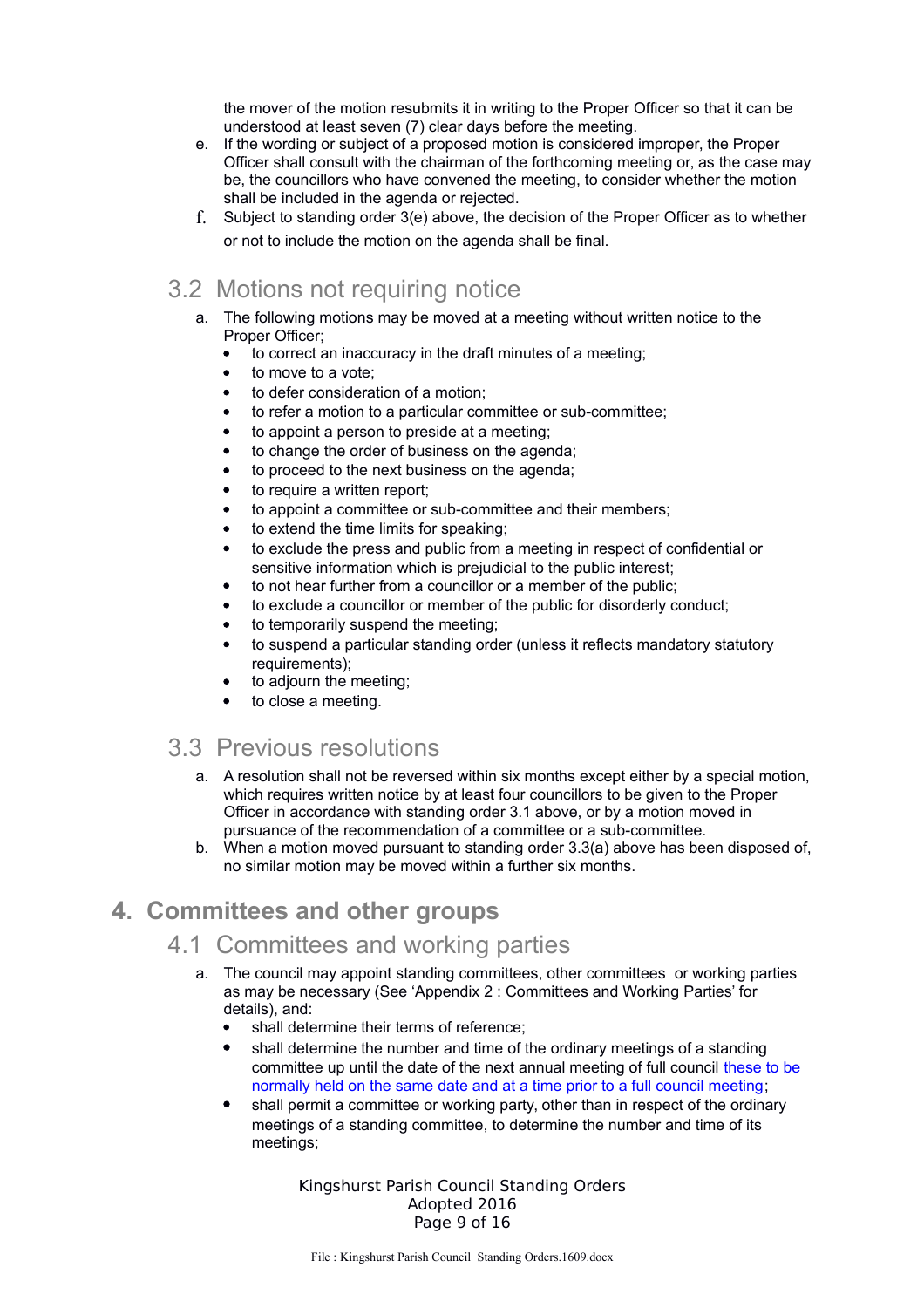- shall appoint and determine the terms of office of members of a committee or working party, the number of members being not less than three (3) and no greater than six (6);
- may appoint and determine the terms of office of the substitute members to a committee or working party whose role is to replace the ordinary members at a meeting, in order to maintain a quorum, if the ordinary members of the committee confirm to the Proper Officer three days before the meeting that they are unable to attend;
- shall, after it has appointed the members of a standing committee, appoint the chairman of the standing committee;
- shall permit a committee or working party other than a standing committee, to appoint its own chairman at the first meeting of the committee;
- shall determine the place, notice requirements and quorum for a meeting of a committee or working party which shall be no less than three (3);
- shall determine if non-councillors may participate at a meeting of a committee or working party;
- shall determine if the public and press are permitted to attend the meetings of a committee or working party and also the advance public notice requirements, if any, required for the meetings of a committee or working party;
- shall determine if the public may participate at a meeting of a committee or working party that they are permitted to attend;
- may dissolve a committee or working party.

#### 4.2 Sub-committees and sub-groups

- a. A committee or working party may appoint a sub-committee or sub-group and:
	- shall determine their terms of reference;
	- shall permit a sub-committee or sub-group to determine the number and time of its meetings;
	- shall appoint and determine the terms of office of members (to be drawn from the members of the appointing committee or working party) of a sub-committee or sub-group the number of members being not less than three (3) and no greater than six (6);
	- shall permit a committee or working party other than a standing committee, to appoint its own chairman at the first meeting of the committee;
	- shall determine the place, notice requirements and quorum for a meeting of a sub-committee or sub-group which shall be no less than three (3):
	- may dissolve a sub-committee or sub-group.

## 4.3 Substitute and non councillor members

- a. Substitute members for a committee, working party, sub-committee or sub-group may be globally appointed to serve as substitute members for any committee, working party, sub-committee or sub-group as the need arises.
- b. Non-councillors may not be appointed to a committee which regulates and controls the finances of the council. Officers of the council may serve as non-voting advisers to such a committee.
- c. A committee, working party, sub-committee or sub-group must contain a minimum of three (3) councillors.

#### **5. Handling confidential or sensitive information**

a. The agenda, papers that support the agenda and the minutes of a meeting shall not disclose or otherwise undermine confidential or sensitive information which for special reasons would not be in the public interest.

> Kingshurst Parish Council Standing Orders Adopted 2016 Page 10 of 16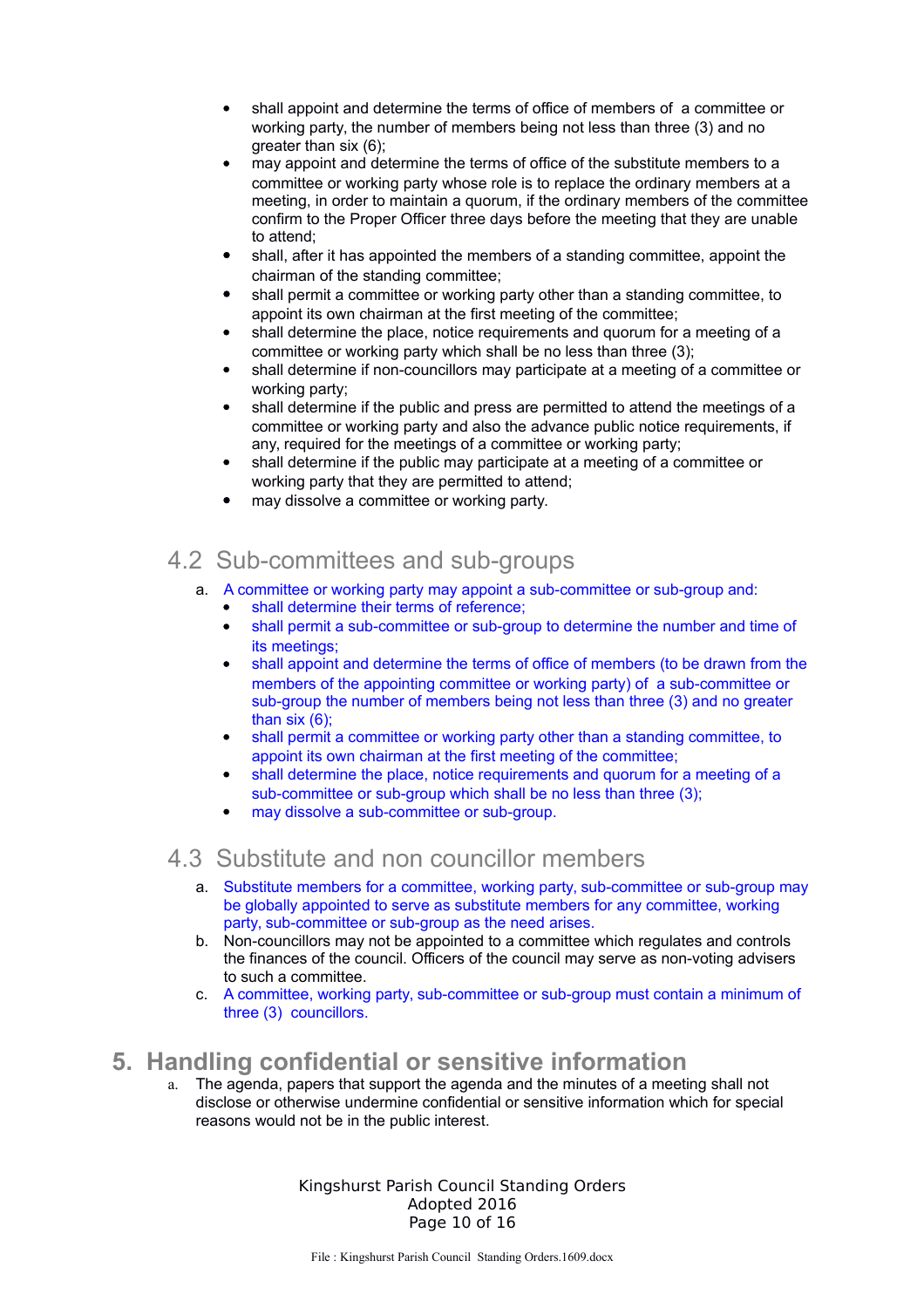b. Councillors and staff shall not disclose confidential or sensitive information which for special reasons would not be in the public interest.

## **6. Code of conduct and dispensations**

see also Standing Order 2.2(d) above

- a. All councillors and non-councillors with voting rights shall observe the code of conduct adopted by the council.
- b. Unless he has been granted a dispensation, a councillor or non-councillor with voting rights shall withdraw from a meeting when it is considering a matter in which he has a disclosable pecuniary interest. He may return to the meeting after it has considered the matter in which he had the interest.
- c. Unless he has been granted a dispensation, a councillor or non-councillor with voting rights shall withdraw from a meeting when it is considering a matter in which he has another interest if so required by the council's code of conduct. He may return to the meeting after it has considered the matter in which he had the interest.
- d. **Dispensation requests shall be submitted in writing to the Proper Officer as soon as possible before the meeting,** or failing that, at the start of the meeting for which the dispensation is required.
- e. A decision as to whether to grant a dispensation shall be made by a meeting of the council, or committee or sub-committee for which the dispensation is required and that decision is final.
- f. A dispensation request shall confirm:
	- the description and the nature of the disclosable pecuniary interest or other interest to which the request for the dispensation relates:
	- whether the dispensation is required to participate at a meeting in a discussion only or a discussion and a vote;
	- the date of the meeting or the period (not exceeding four years) for which the dispensation is sought; and
	- an explanation as to why the dispensation is sought.
- g. Subject to standing orders 7(d) and (f) above, dispensations requests shall be considered by the Proper Officer before the meeting or, if this is not possible, at the at the beginning of the meeting of the council, or committee or a sub-committee for which the dispensation is required.
- **h. A dispensation may be granted in accordance with standing order 7(e) above if having regard to all relevant circumstances the following applies:**
	- without the dispensation the number of persons prohibited from participating in **the particular business would be so great a proportion of the meeting transacting the business as to impede the transaction of the business or**
	- **granting the dispensation is in the interests of persons living in the council's area or**
	- **it is otherwise appropriate to grant a dispensation.**

## **7. Code of conduct complaints**

- a. Upon notification by Solihull Metropolitan Council that it is dealing with a complaint that a councillor or non-councillor with voting rights has breached the council's code of conduct, the Proper Officer shall, subject to standing order 5 above, report this to the council.
- b. Where the notification in standing order 8(a) above relates to a complaint made by the Proper Officer, the Proper Officer shall notify the Chairman of Council of this fact, and the Chairman shall nominate another staff member to assume the duties of the Proper Officer in relation to the complaint until it has been determined and the council has agreed what action, if any, to take in accordance with standing order 8(d) below.
- c. The council may:
	- provide information or evidence where such disclosure is necessary to progress an investigation of the complaint or is required by law:
	- seek information relevant to the complaint from the person or body with statutory responsibility for investigation of the matter;

Kingshurst Parish Council Standing Orders Adopted 2016 Page 11 of 16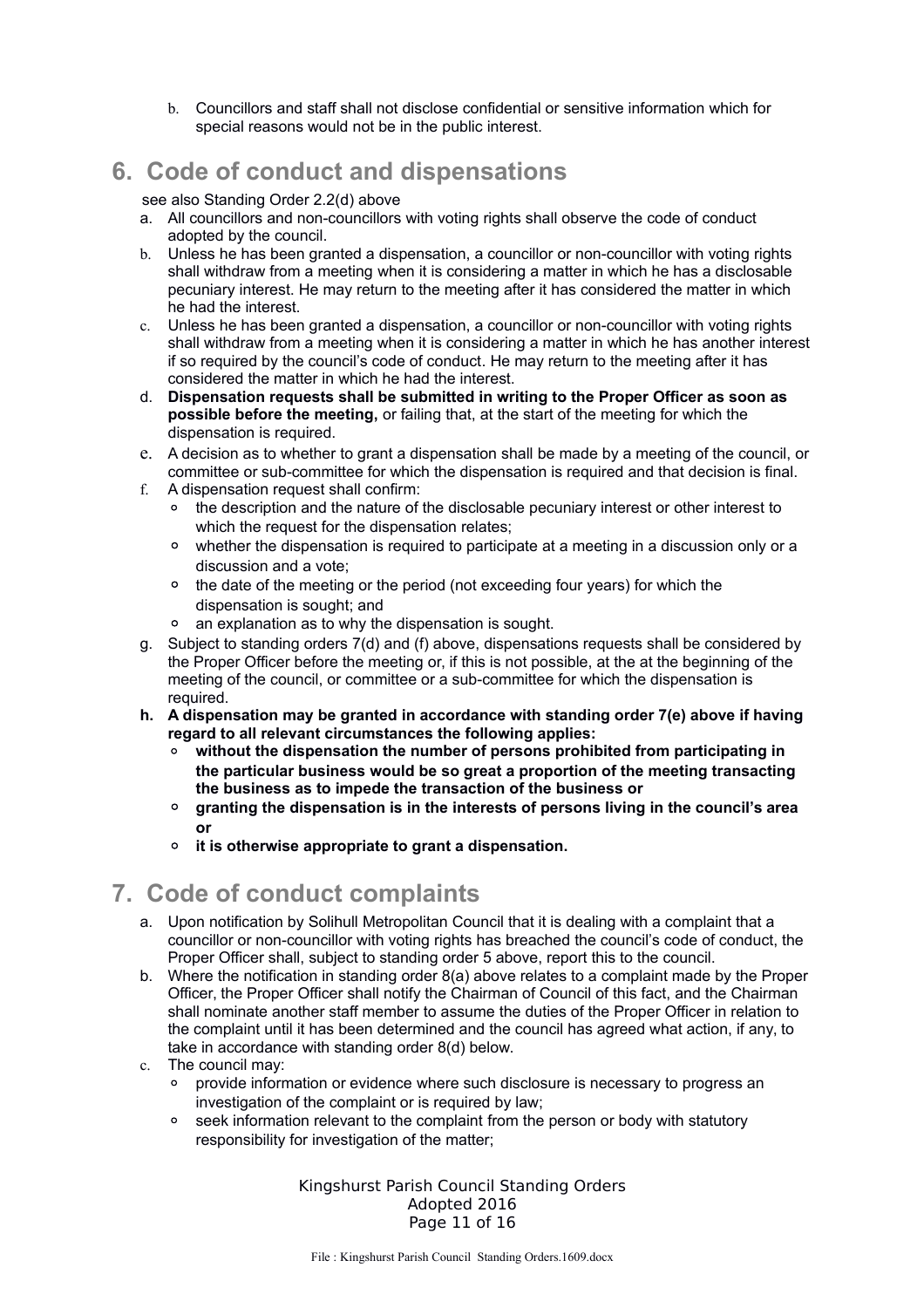d. Upon notification by the District or Unitary Council that a councillor or non-councillor with voting rights has breached the council's code of conduct, the council shall consider what, if any, action to take against him. Such action excludes disqualification or suspension from office.

#### **8. Proper Officer**

- a. The Proper Officer shall be either the clerk or in the absence of the clerk, the responsible financial officer.
- b. The Proper Officer shall:
	- **at least three (3) clear days before a meeting of the council, a committee and a subcommittee serve on councillors, by delivery or post at their residences, a signed summons confirming the time, place and the agenda or by email a summons confirming the time, place and the agenda provided any such email contains the electronic signature and title of the Proper Officer. (**See standing order 1.2(b) above for the meaning of clear days for a meeting of a full council and standing order 1.3(a) above for a meeting of a committee.)
	- **give public notice of the time, place and agenda at least three clear days before a meeting of the council or a meeting of a committee or a sub-committee (provided that the public notice with agenda of an extraordinary meeting of the council convened by councillors is signed by them)**;
	- subject to standing order 3.1 above, include on the agenda all motions in the order received unless a councillor has given written notice at least seven (7) days before the meeting confirming his withdrawal of it;
	- **convene a meeting of full council for the election of a new Chairman of the Council, occasioned by a casual vacancy in his office**;
	- facilitate inspection of the minute book by local government electors;
	- **receive and retain copies of byelaws made by other local authorities**;
	- retain acceptance of office forms from councillors;
	- retain a copy of every councillor's register of interests;
	- assist with responding to requests made under the Freedom of Information Act 2000 and Data Protection Act 1998, in accordance with and subject to the council's policies and procedures relating to the same;
	- receive and send general correspondence and notices on behalf of the council except where there is a resolution to the contrary;
	- manage the organisation, storage of, access to and destruction of information held by the council in paper and electronic form;
	- arrange for legal deeds to be executed; See also standing order 22 below.
	- arrange or manage the prompt authorisation, approval, and instruction regarding any payments to be made by the council in accordance with the council's financial regulations;
	- record every planning application notified to the council and the council's response to the local planning authority in a book for such purpose;
	- refer a planning application received by the council to the Chairman (or in his absence the Vice-Chairman) of the Council or relevant Committee within two working days of receipt to facilitate an extraordinary meeting if the nature of a planning application requires consideration before the next ordinary meeting of the council or relevant committee;
	- manage access to information about the council via the publication scheme; and

# **9. Responsible Financial Officer**

a. The council shall appoint an appropriate staff member or other suitable person to undertake the work of the Responsible Financial Officer and nominate an appropriate replacement when the Responsible Financial Officer is absent.

> Kingshurst Parish Council Standing Orders Adopted 2016 Page 12 of 16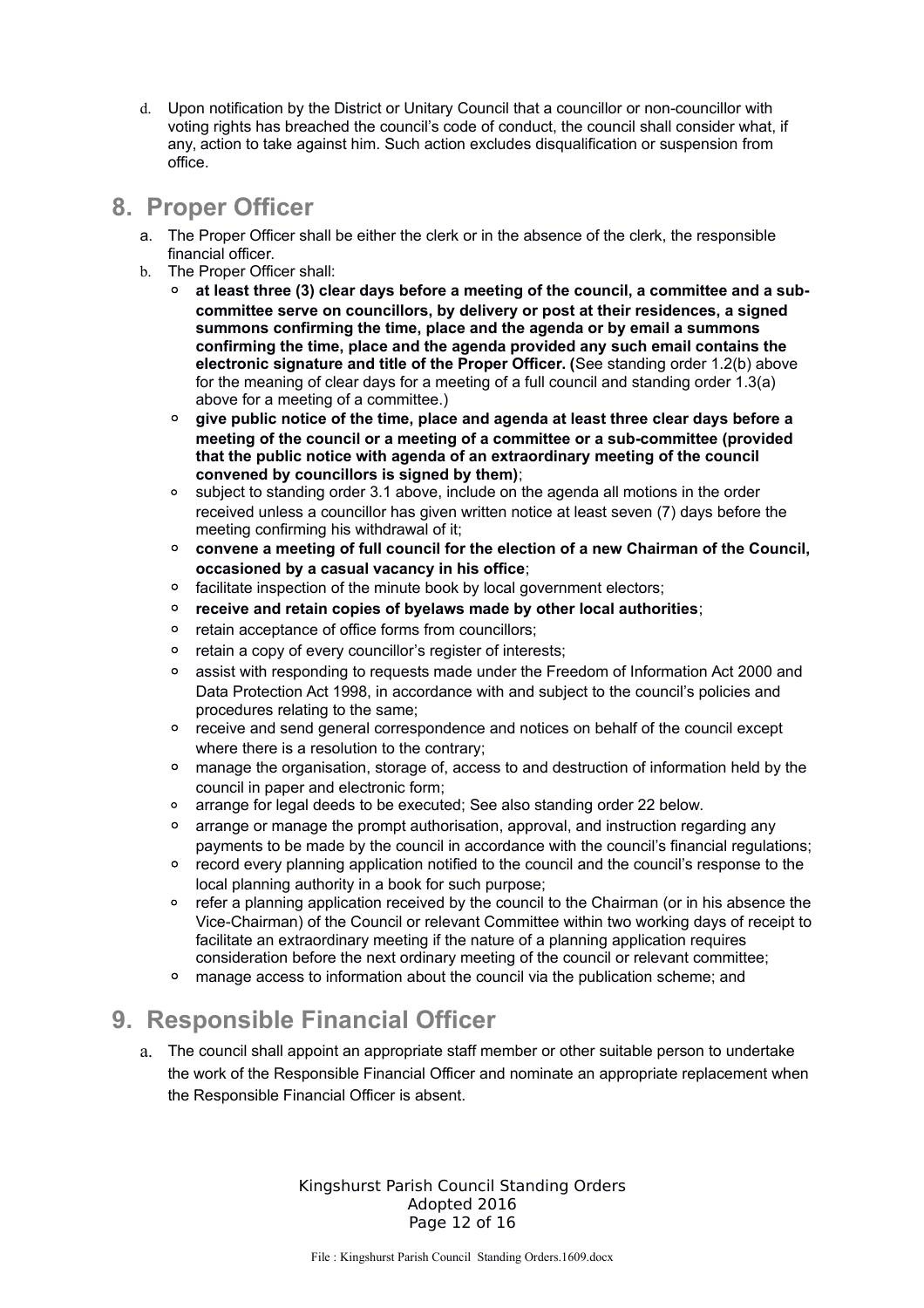## **10. Accounts and accounting statements**

- a. "Proper practices" in standing orders refer to the most recent version of Governance and Accountability for Local Councils – a Practitioners' Guide.
- b. All payments by the council shall be authorised, approved and paid in accordance with the law, proper practices and the council's financial regulations.
- c. The Responsible Financial Officer shall supply to each councillor as soon as practicable after 30 June, 30 September and 31 December in each year a statement to summarise:
	- the council's receipts and payments for each quarter;
	- the council's aggregate receipts and payments for the year to date;
	- the balances held at the end of the quarter being reported and which includes a comparison with the budget for the financial year and highlights any actual or potential overspends.
- d. As soon as possible after the financial year end at 31 March, the Responsible Financial Officer shall provide:
	- each councillor with a statement summarising the council's receipts and payments for the last quarter and the year to date for information; and
	- to the full council the accounting statements for the year in the form of Section 1 of the annual return, as required by proper practices, for consideration and approval.
- e. The year end accounting statements shall be prepared in accordance with proper practices and applying the form of accounts determined by the council (receipts and payments, or income and expenditure) for a year to 31 March. A completed draft annual return shall be presented to each councillor before the end of the following month of May. The annual return of the council, which is subject to external audit, including the annual governance statement, shall be presented to council for consideration and formal approval before 30 June.

# **11. Financial controls and procurement**

- a The council shall consider and approve financial regulations drawn up by the Responsible Financial Officer, which shall include detailed arrangements in respect of the following:
	- i. the keeping of accounting records and systems of internal controls;
	- ii. the assessment and management of financial risks faced by the council;
	- iii. the work of the independent internal auditor in accordance with proper practices and the receipt of regular reports from the internal auditor, which shall be required at least annually;
	- iv. the inspection and copying by councillors and local electors of the council's accounts and/or orders of payments; and
	- v. procurement policies (subject to standing order 12(c) below) including the setting of values for different procedures where a contract has an estimated value of less than £25,000.
- b Financial regulations shall be reviewed regularly and at least annually for fitness of purpose.
- c Financial regulations shall confirm that a proposed contract for the supply of goods, materials, services and the execution of works with an estimated value in excess of £25,000 shall be procured on the basis of a formal tender as summarised in standing order 12(d) below.
- d Subject to additional requirements in the financial regulations of the council, the tender process for contracts for the supply of goods, materials, services or the execution of works shall include, as a minimum, the following steps:
	- a specification for the goods, materials, services or the execution of works shall be drawn up;
	- $\blacksquare$  an invitation to tender shall be drawn up to confirm (i) the council's specification (ii) the time, date and address for the submission of tenders (iii) the date of the council's written response to the tender and (iv) the prohibition on prospective contractors

Kingshurst Parish Council Standing Orders Adopted 2016 Page 13 of 16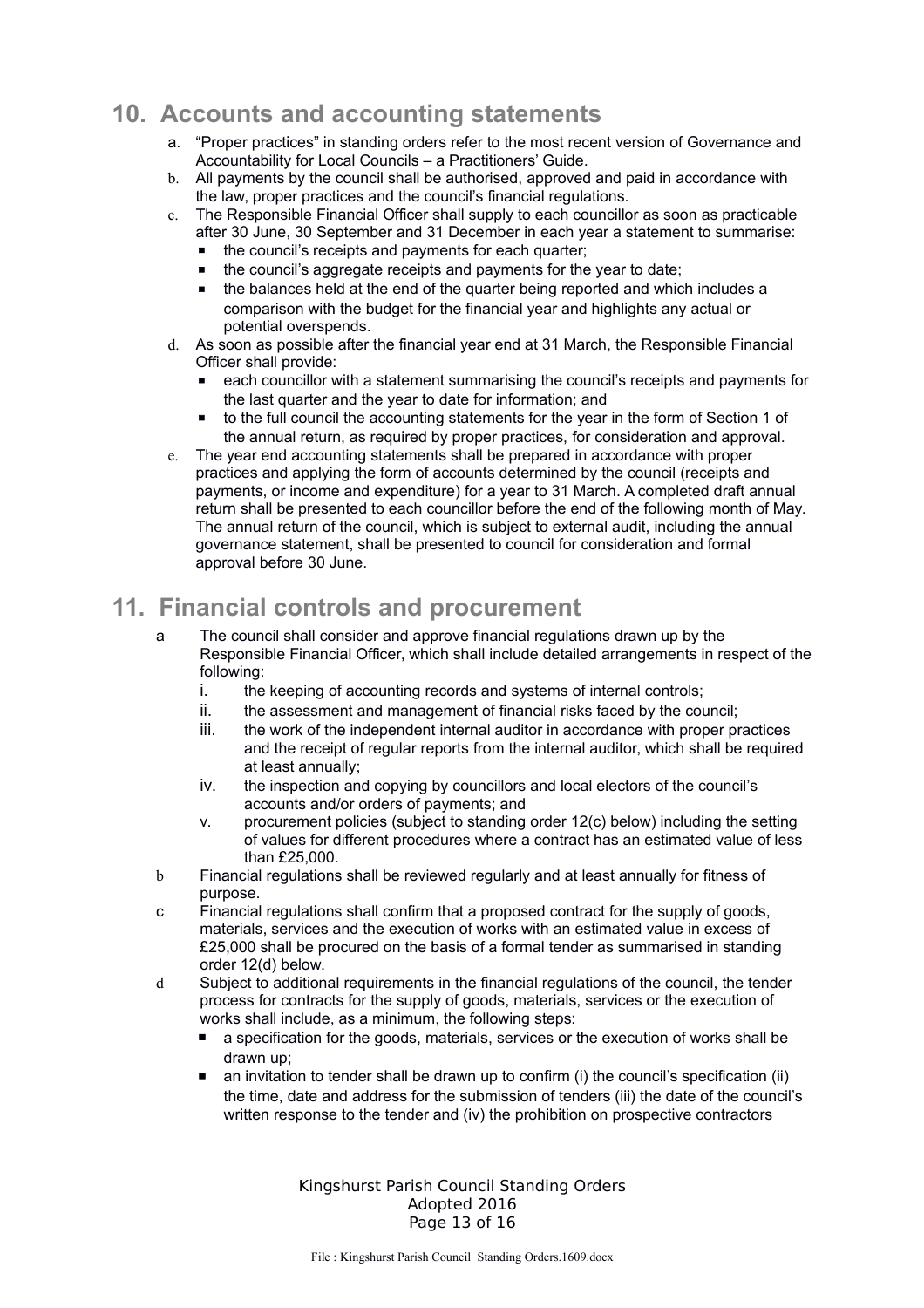contacting councillors or staff to encourage or support their tender outside the prescribed process;

- the invitation to tender shall be advertised in a local newspaper and in any other manner that is appropriate;
- tenders are to be submitted in writing in a sealed marked envelope addressed to the Proper Officer;
- tenders shall be opened by the Proper Officer in the presence of at least one councillor after the deadline for submission of tenders has passed;
- tenders are to be reported to and considered by the appropriate meeting of the council or a committee or sub-committee with delegated responsibility.
- e Neither the council, nor a committee or a sub-committee with delegated responsibility for considering tenders, is bound to accept the lowest value tender.
- **f Where the value of a contract is likely to exceed £164,176 (or other threshold specified by the Office of Government Commerce from time to time) the council must consider whether the Public Contracts Regulations 2006 (SI No. 5, as amended) and the Utilities Contracts Regulations 2006 (SI No. 6, as amended) apply to the contract and, if either of those Regulations apply, the council must comply with EU procurement rules. (NB. 2006 Legislation has been repealed in 2015. New wording awaited (Jan 2016) See LTN 87 and Legal Briefing L05-15)**

#### **12. Handling staff matters**

- a. A matter personal to a member of staff that is being considered by a meeting of council or any committee or sub-committee is subject to standing order 5 above.
- b. Subject to the council's policy regarding absences from work, the council's most senior member of staff shall notify the chairman of the council or relevant committee subcommittee or, if he is not available, the vice-chairman of the council or relevant committee or sub-committee of absence occasioned by illness or other reason and that person shall report such absence to the council or relevant committee or sub-committee at its next meeting.
- c. The chairman of the council or relevant committee or sub-committee or in his absence, the vice-chairman shall upon a resolution conduct a review of the performance and annual appraisal of the work of [the employee's job title]. The reviews and appraisal shall be reported in writing and is subject to approval by resolution by the council or relevant committee or sub-committee.
- d. Subject to the council's policy regarding the handling of grievance matters, the council's most senior employee (or other employees) shall contact the chairman of the council or relevant committee or sub-committee or in his absence, the vice-chairman of the council or relevant committee or sub-committee in respect of an informal or formal grievance matter, and this matter shall be reported back and progressed by resolution of the (council or relevant committee or sub-committee.
- e. Subject to the council's policy regarding the handling of grievance matters, if an informal or formal grievance matter raised by [the employee's job title] relates to the chairman or vice-chairman of the ( council or relevant committee or sub-committee, this shall be communicated to another member of the (council or relevant committee or subcommittee, which shall be reported back and progressed by resolution of the council or relevant committee or sub-committee.
- f. Any persons responsible for all or part of the management of staff shall treat the written records of all meetings relating to their performance, capabilities, grievance or disciplinary matters as confidential and secure.
- g. The council shall keep all written records relating to employees secure. All paper records shall be secured and locked and electronic records shall be password protected and encrypted.
- h. Only persons with line management responsibilities shall have access to staff records referred to in standing orders 13(f) and (g) above if so justified.
- i. Access and means of access by keys and/or computer passwords to records of employment referred to in standing orders 13(f) and (g) above shall be provided only to

Kingshurst Parish Council Standing Orders Adopted 2016 Page 14 of 16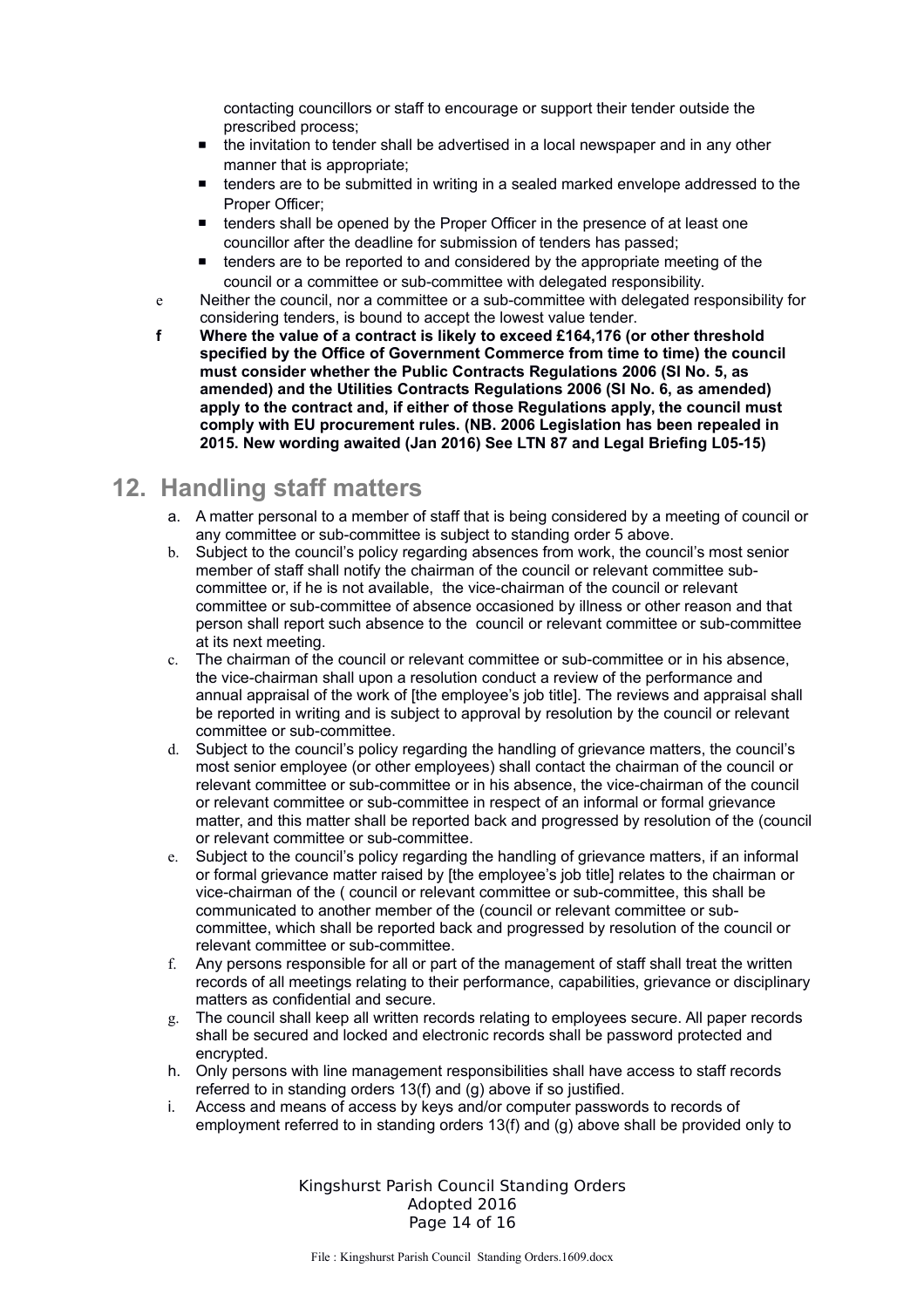the proper officer and/or the Chairman of the Council or relevant committee or subcommittee.

## **13. Requests for information**

- a. Requests for information held by the council shall be handled in accordance with the council's policy in respect of handling requests under the Freedom of Information Act 2000 and the Data Protection Act 1998.
- b. Correspondence from, and notices served by, the Information Commissioner shall be referred by the Proper Officer to the chairman of the council or relevant committee. The council or relevant committee shall have the power to do anything to facilitate compliance with the Freedom of Information Act 2000.
- c. Requests from the press or other media for an oral or written comment or statement from the Council, its councillors or staff shall be handled in accordance with the Council's policy in respect of dealing with the press and/or other media.
- d. The council has adopted the Freedom of Information Model Publication Scheme and the statutory information is available on the council website.

## **14. Execution and sealing of legal deeds**

- a. A legal deed shall not be executed on behalf of the council unless authorised by a resolution.
- b. Subject to standing order 17(a) above, any two councillors may sign, on behalf of the council, any deed required by law and the Proper Officer shall witness their signatures.
- c. *See also standing orders 9(b) above.*

#### **15. Communicating with District councillors**

- a. Unless the council determines otherwise, an invitation to attend a meeting of the council shall be sent, together with the agenda, to the ward councillor(s) representing the Kingshurst & Fordbridge and Smithswood areas of Solihull Metropolitan Borough Council.
- b. Unless the council determines otherwise, a copy of each letter sent to the Solihull Metropolitan Borough Council shall be sent to the ward councillor(s) representing the Kingshurst & Fordbridge and Smithswood areas of Solihull Metropolitan Borough Council.

## **16. Restrictions on councillor activities**

- a. Unless authorised by a resolution, no councillor shall:
	- inspect any land and/or premises which the council has a right or duty to inspect
	- issue orders, instructions or directions.

## **17. Standing orders generally**

- a. All or part of a standing order, except one that incorporates mandatory statutory requirements, may be suspended by resolution in relation to the consideration of an item on the agenda for a meeting.
- b. A motion to add to or vary or revoke one or more of the council's standing orders, except one that incorporates mandatory statutory requirements, shall be proposed by a special motion, the written notice by at least four councillors to be given to the Proper Officer in accordance with standing order 9 above.
- c. The Proper Officer shall provide a copy of the council's standing orders to a councillor as soon as possible after he has delivered his acceptance of office form.
- d. The decision of the chairman of a meeting as to the application of standing orders at the meeting shall be final.

Kingshurst Parish Council Standing Orders Adopted 2016 Page 15 of 16